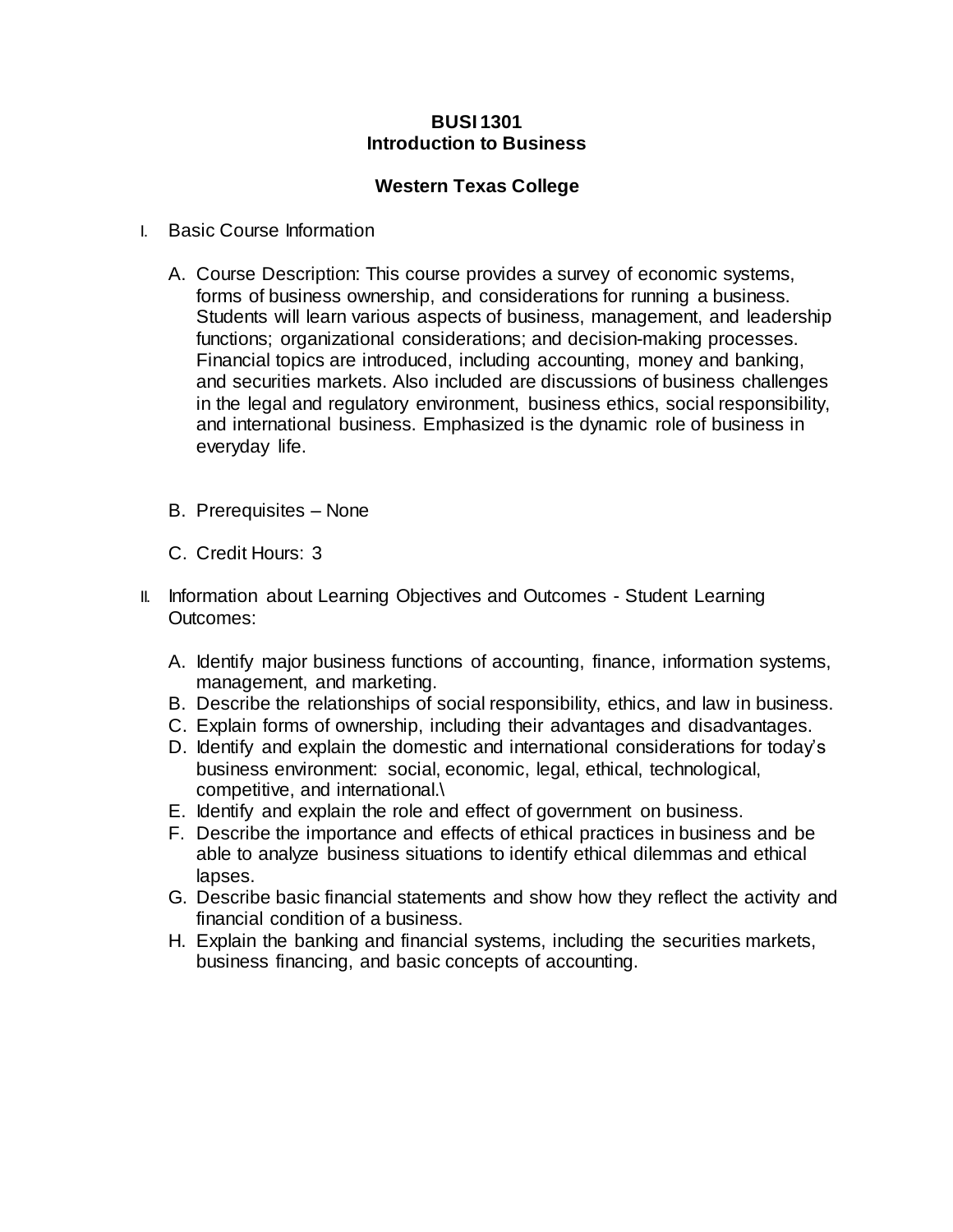- I. Explain integrity, ethics, and social responsibility as they relate to leadership and management.
- J. Explain the nature and functions of management.
- K. Identify strengths, weaknesses, opportunities, and threats of information technology for businesses.
- III. COURSE REQUIREMENTS, METHODS OF ASSESSMENT, ASSESSMENT CRITERIA, GRADING
	- A. Major course requirement: Chapter quizzes
	- B. Major course requirement: Homework
	- C. Major course requirement: Chapter exams
	- D. Major course requirement: Project (Business Plan)
- IV. Late Work Policy
	- A. All late work must be approved by instructor prior to being late
	- B. All late work will have at least 10% of the maximum grade deducted from earned grade
	- C. Instructor reserves all rights regarding the acceptance of late work without prior approval
- V. Information on Readings and Assessments
	- A. Required text: Better Business: (5th edition), Solomon, Poatsy & Martin, Pearson Education (E-Text) with Access to Mylab: ISBN: 9780135912898
	- B. Required: All assessments will be done either through D2L-Brightspaces, Pearson's MyLab or a Combination of both.
- VI. Other Policies: Please refer to the WTC Course Catalog for the following:
	- A. Campus Calendar
	- B. Final Exam schedule
	- C. How to drop a class
	- D. Withdrawal information
	- E. Student Conduct/Academic Integrity
	- F. Students with disabilities